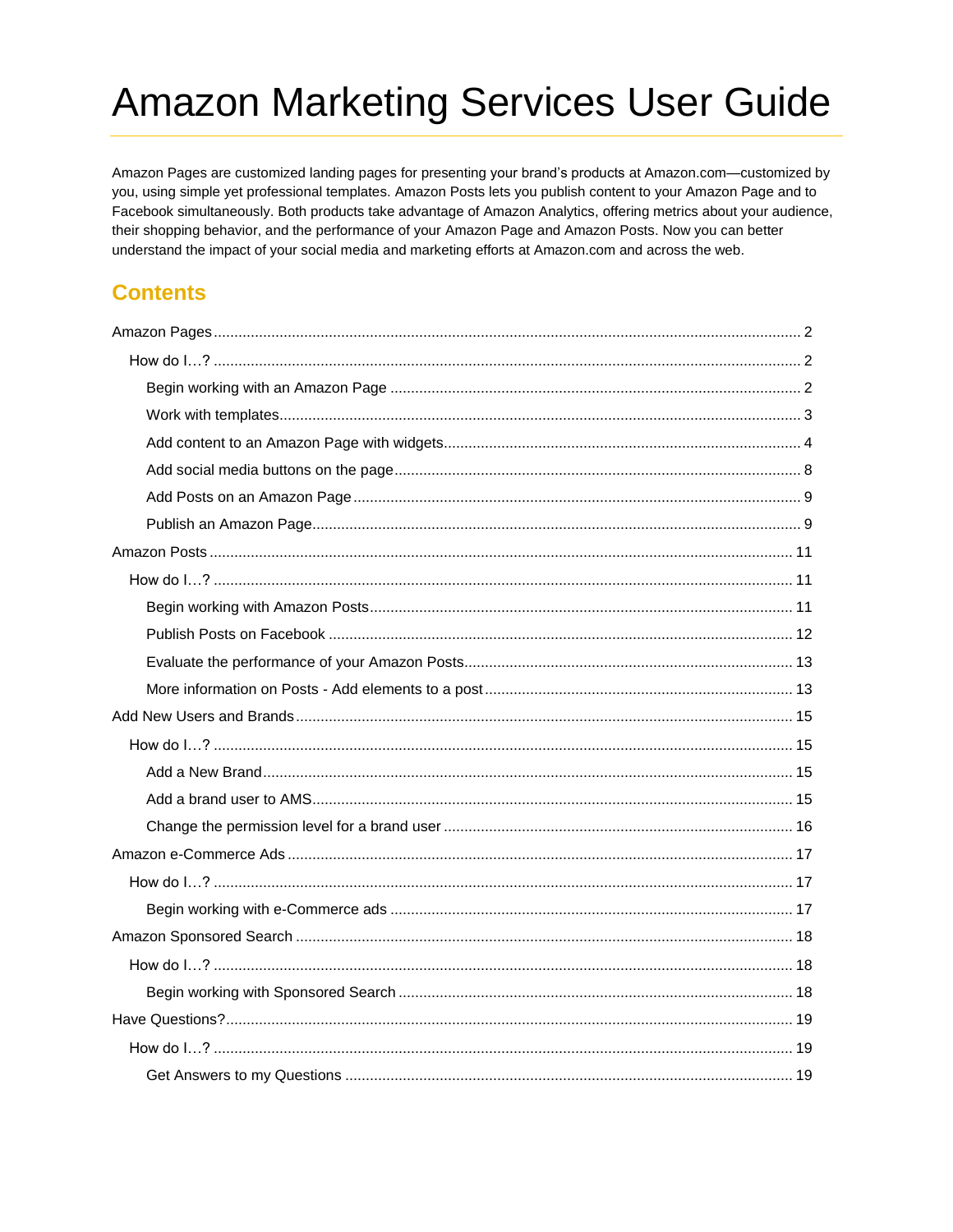# amazonmarketingservices

#### **Disclaimer:**

This guide is provided for informational purposes only, and is subject to change at Amazon's sole discretion. Use of Amazon Pages, Amazon Posts, and Amazon Analytics is subject to the Amazon Marketing Services Agreement. Amazon Pages, Amazon Posts, e-Commerce Ads, and Amazon Analytics features are subject to change at any time and at Amazon's sole discretion.

Please keep in mind that all Amazon Pages, Amazon Posts, and e-Commerce Ads content must comply with Amazon creative guidelines and policies, and all applicable laws, rules, and regulations. This guide is not intended as legal advice.

## **Amazon Pages**

You design your Amazon Page by selecting from a set of templates that are designed to address a range of marketing directions. Within the template you choose, you upload different creative assets using tools called widgets, to define your showcased products. In two of the templates you can integrate your Amazon Page with your Facebook brand page. And with Amazon Analytics, you'll be able to view relevant metrics on the performance and audiences that engage with your Amazon Page. Learn the basics about building and using your Amazon Page here.

#### <span id="page-1-0"></span>**How do I…?**

#### **Begin working with an Amazon Page**

#### **Create an Amazon Page**

- 1. Sign in to ams.amazon.com.
- 1. On the top navigation bar, click the brand menu, and then click your brand name. The drop-down menu for account/brand management is just to the left of Analytics in the top navigation.
- 2. On your brand page, click **Get started with your page**.
- 3. On the **Select Template** page, click the template that works best for your current marketing goal, and then click **Next**.

*[>Choose the right](#page-2-0) template*

4. In the Page Editor, click in the **Hero Widget** box and begin personalizing your page.

For details about each step, read the other procedures in this **How do I** list.

#### **Create an additional Amazon Page**

Currently only a single Amazon Page is supported per brand.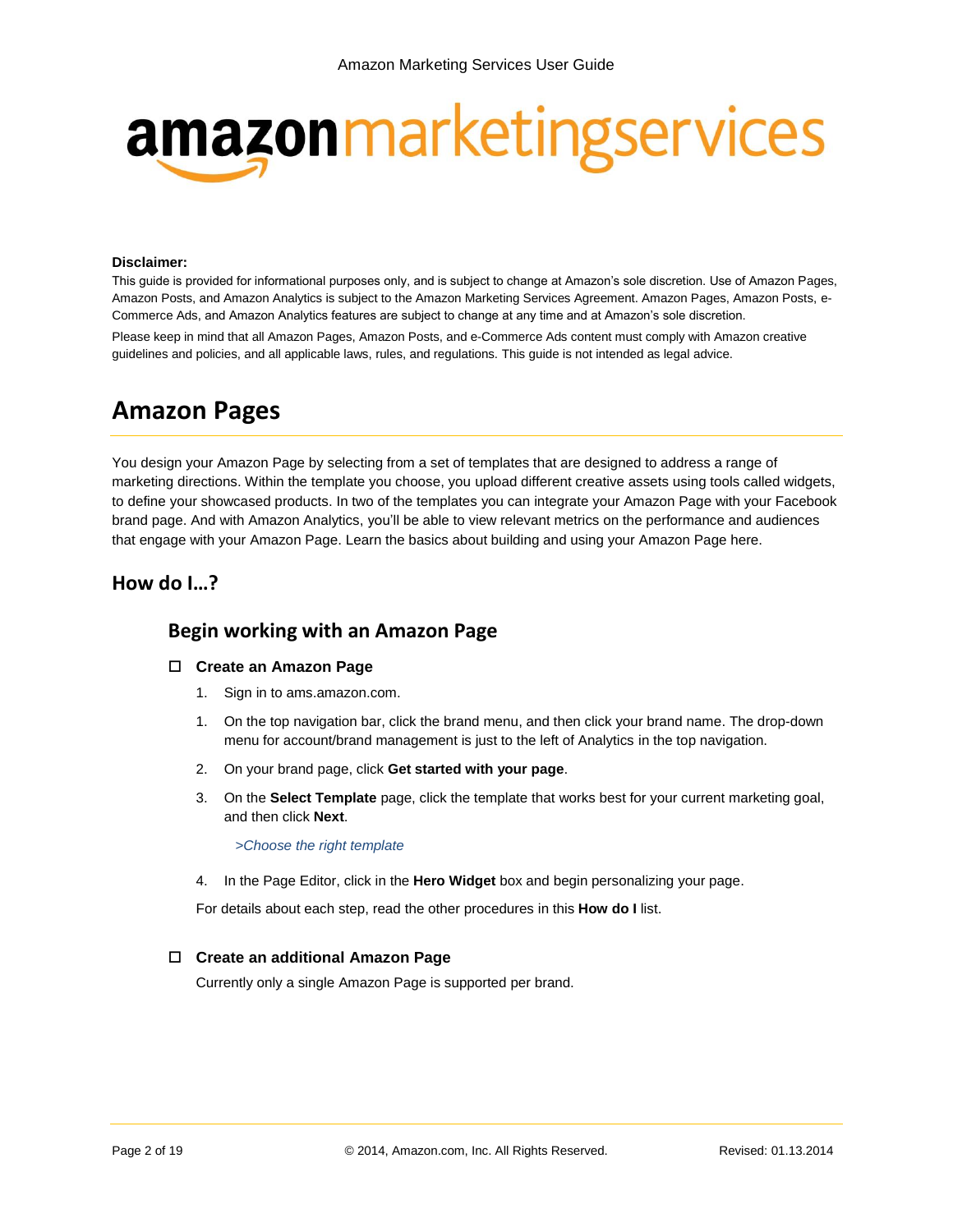#### **Change the look of your Amazon Page**

You can update the content of each widget section, or you can change the entire look of your page.

*>Add content [to an Amazon](#page-3-0) Page with widgets [>Change the template for your Amazon Page](#page-3-1)*

#### **Work with templates**

The self-service nature of Amazon Pages makes it easy to design new versions of your brand page for different purposes. For example, use a product-focused template to support a campaign introducing a new product line, and then shift to a posts-oriented template to strengthen outreach efforts toward a particular market segment between product campaigns.

There are two types of pages – basic and upgraded. Some brands will be eligible for an upgraded page (which is also free). Upgraded pages have additional features:

- a. All Products Template
- b. Automated widgets (Best-Selling and Recommended for You)
- c. Eligible to be found in search results (when customers search for a brand name)

There are three templates available for basic pages and four templates available for upgraded pages. If an upgrade is possible for your brand, you will be notified on your AMS dashboard.

#### <span id="page-2-0"></span>**Choose the right template**

A template is a predefined design structure for the content of your Amazon Page. The Amazon Pages templates have been streamlined to give you a wide range of customization options, while incorporating Amazon's recommendations to help maximize page performance.

The four templates are designed for specific purposes:

**Merchandising with Posts:** For times when you want to make use of social messaging to support one or two types of product offerings. A common example is coordinating with a current marketing campaign that promotes a new group of products or seasonal offerings. Widgets included with this template:

- Hero widget -– An image that expresses the brand and welcomes people to your site.
- Up to two Merchandising widgets- Used to display multiple products or links
- Posts widget The location on the page where your Amazon Posts appear
- Text widget Limited to 700 characters.

**Posts Only:** For times when you want to present a focused message, often to promote the culture or "feel" of your brand to one or more audience segments. A typical time to use this template is between marketing campaigns that promote a new group of products or seasonal offerings. Widgets included with this template:

- Hero widget An image that expresses the brand and welcomes people to your site. Please use the Product Hero when using the Posts Only template since this template does not have merchandising widgets.
- Posts widget The location on the page where your Amazon Posts appear.
- Text widget The location on the page where you can place a brief brand description. The text widget in this template is limited to 700 characters.

**Merchandising with Text:** For times when you want to showcase one or more types of products, while presenting an extended brand message statement. Widgets included with this template: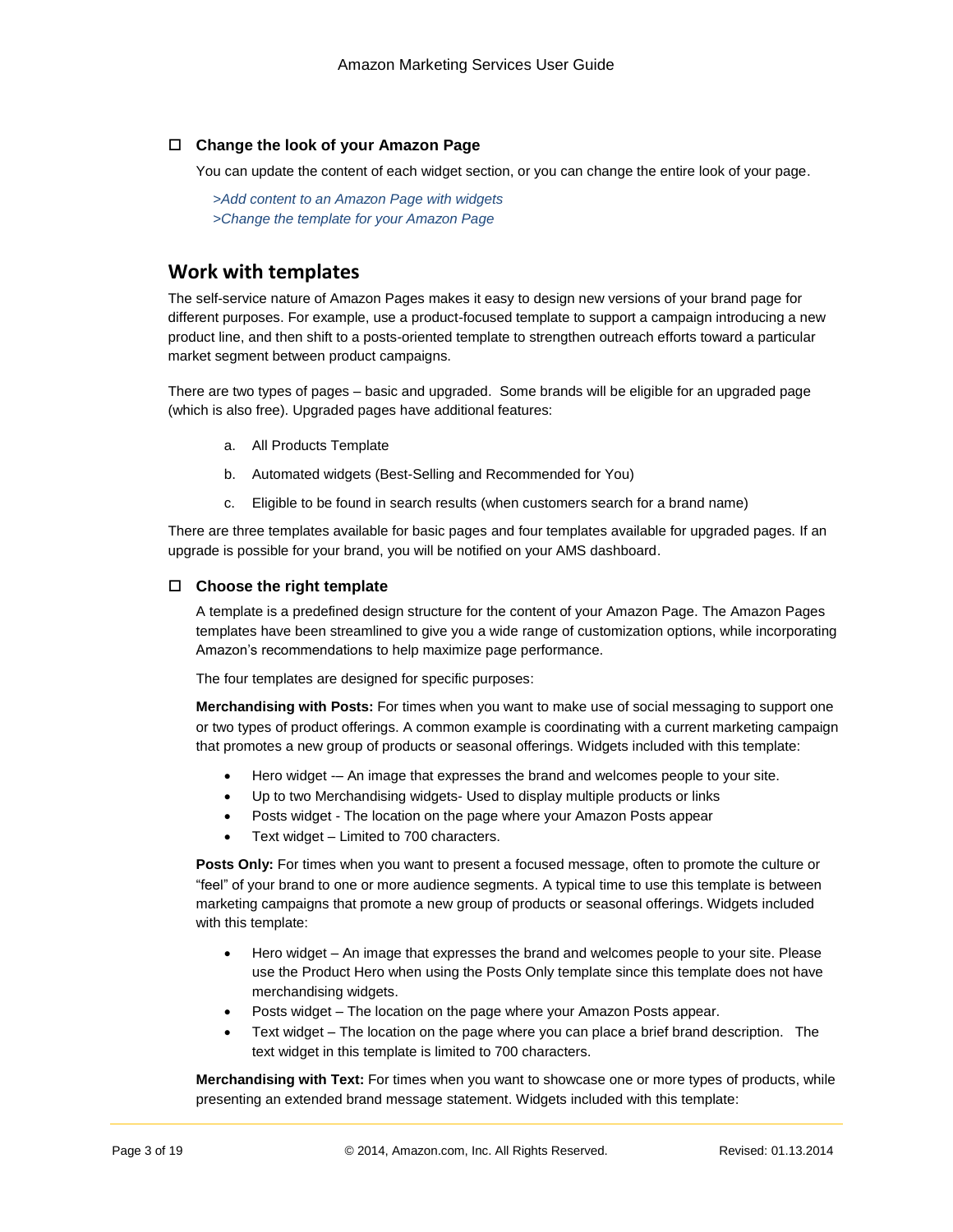- Hero widget
- Up to four Merchandising widgets Used to display multiple products or links.
- Text widget The expanded text widget has a 2,000 character limit.

**All Products (upgraded pages only):** For times when you want to showcase one or more types of products, while keeping your full set of offerings easily available. Widgets included with this template:

Hero widget

 $\bullet$ 

- Up to two Merchandising widgets Used to display multiple products or links.
- All Products widget The location on the page that makes available all brand products.
	-
- *NOTE: All templates include the Logo widget, your brand name, and social buttons for Facebook and Twitter.*

#### <span id="page-3-1"></span>**Change the template for your Amazon Page**

- 1. In the Page Editor, click **Change Template** on the left navigation bar.
	- *NOTE: When you change a template, your current template's personalization options will not be saved. You must rebuild the content on your page to fit the new template.*
- 2. On the **Select Template** page, click the template you want, and then click **Next**.

#### <span id="page-3-0"></span>**Add content to an Amazon Page with widgets**

#### **Add or change the logo that appears next to your Amazon Posts**

- 1. Click the **Update logo** button above the left navigation bar.
- 2. In the **Edit Logo** window, click **Choose a file**.
- 3. In the **Open** window, select a file, and then click **Open**.
	- *NOTE: The image should be at least 120 pixels by 120 pixels, and the file must be less than 1 megabyte.*
- 4. Back in the **Edit Logo** window, if a crop box appears within your image, use it to select which area of the image you want as your logo.
- 5. Click **Save**.

This logo will now appear with all of your Amazon Posts.

#### **Add a hero image**

The purpose of your hero image is to represent your brand and convey its personality more fully than words can do alone. A hero may be a photograph, another art form, or a more complex image that incorporates text and other design elements. Impactful Hero images incorporate a great image, logo and ideally a tagline. The Hero image should be a high/highest quality .jpg or .png file, saved for Web.

Amazon Pages currently offers three Hero widgets: the Simple Hero, the Product Hero, and the Video Hero. The Product Hero is identical to the Simple Hero with the addition of a product overlaid onto the hero image. The Video Hero allows you to add a video on top of the hero image.

What you'll need:

 A JPG, GIF, or PNG image that is 980 pixels wide and 290 pixels high, with a maximum file size of 10 megabytes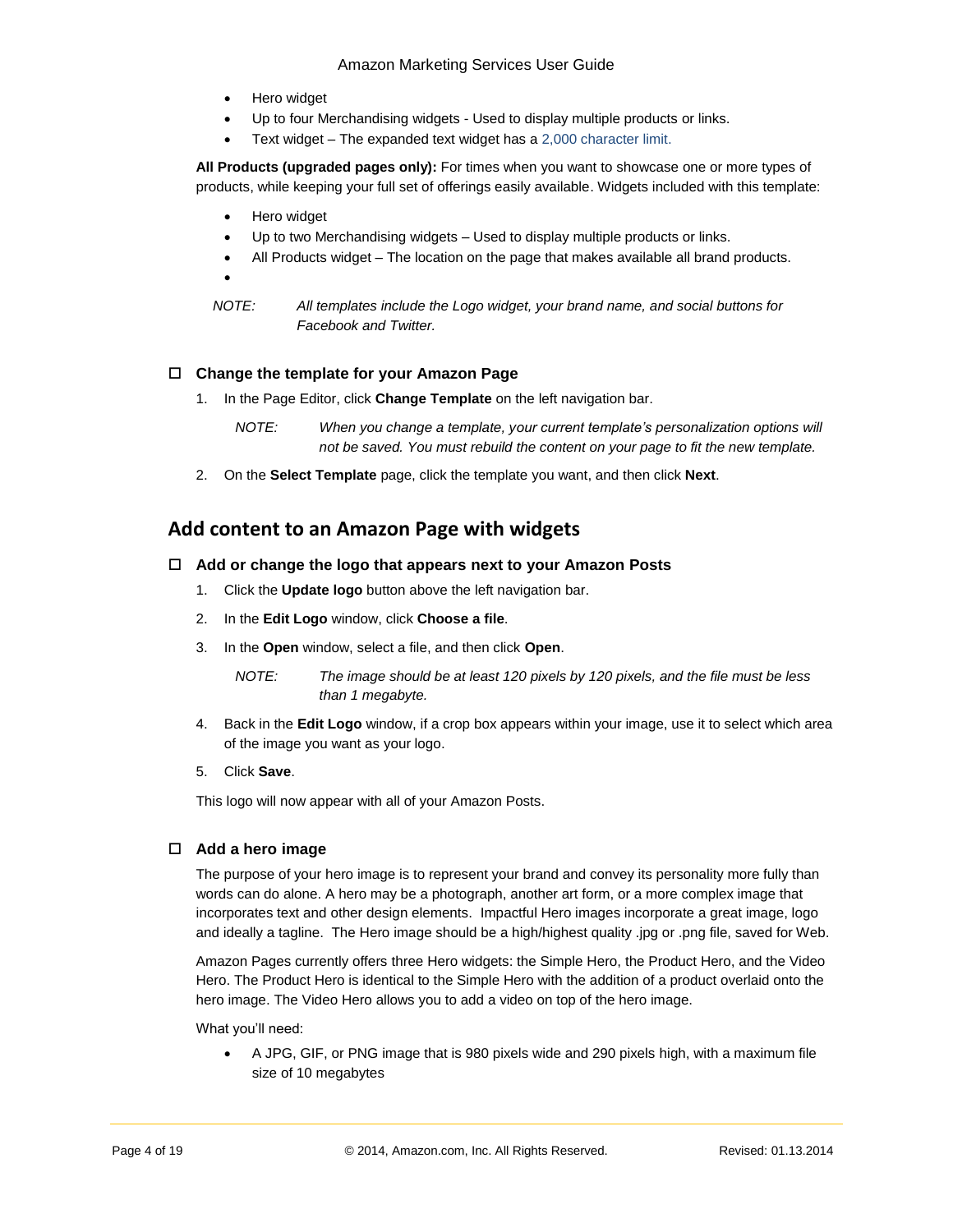- The background color, as a hexadecimal number, for the background behind the hero image when the when the browser window expands beyond 980 pixels wide. The default color is orange, so you will need to select a background color to match or blend with your image. Use the Preview button to ensure the background color works with your image.
- For a Product Hero: A JPG image and product name or ASIN (Amazon Standard Identification Number)
- For a Video Hero: An AVI, MOV, QT, or MP4 file
- 1. In the Page Editor, click in the **Hero Widget** box.
- 2. Click to select the Hero widget you want, and then click **Continue**.
- 3. Click the **Upload image** button.
- 4. In the **Open** window, click the image you want, and then click **Open**.
- 5. In the **Add Hero** window, drag the crop box around within the image box to select the portion that you want.
- 6. Click the thumbnail of your Hero image to access the **Background color** box and select a color to appear when the browser window expands beyond 980 pixels wide.
- 7. If you chose the Product Hero widget, take these additional steps:
	- a. Click **Search for product** to insert a product from your catalog.
	- b. In the **Add a product** window, enter a product name, ASIN, or category to identify the product you want to display, and then click **Search**.
	- c. Click to select the product you want to add to your hero image.
- 8. If you chose the Video Hero widget, click **Upload video** and select the video file you want.
- 9. Click **Save**.
	- *TIP: To change the image you have selected, click Edit at the top of the Hero Widget box and repeat steps 5 through 9.*

*Best practice:* Be sure to incorporate your brand messaging in your hero image, whether in words, with your logo, or in a combination of these and other elements.

#### **Add a Merchandising widget**

The purpose of the Merchandising widgets is to display a curated selection of your products or other Amazon.com links.

Amazon Pages currently offers four types of Merchandising widgets. The Featured Products widget and the Featured Links widget display products and links chosen by you to align with the brand message you want to convey. The Best Sellers and Recommended widgets are automatically generated based on data collected by Amazon.

- 1. In the Page Editor, click in a **Merchandising Widget** box.
- 2. Click to select the Merchandising widget you want.
- 3. If you select either **Featured products** or **Featured links**, then follow the instructions for your choice below:
- 4. >If you select **Best Sellers** or **Recommended**[, no further action is necessary](#page-5-0)—products are [chosen and displayed on your Amazon Page automatically.](#page-5-0)

*Feature [a set of products](#page-5-0) >Feature [a set of links](#page-5-1)*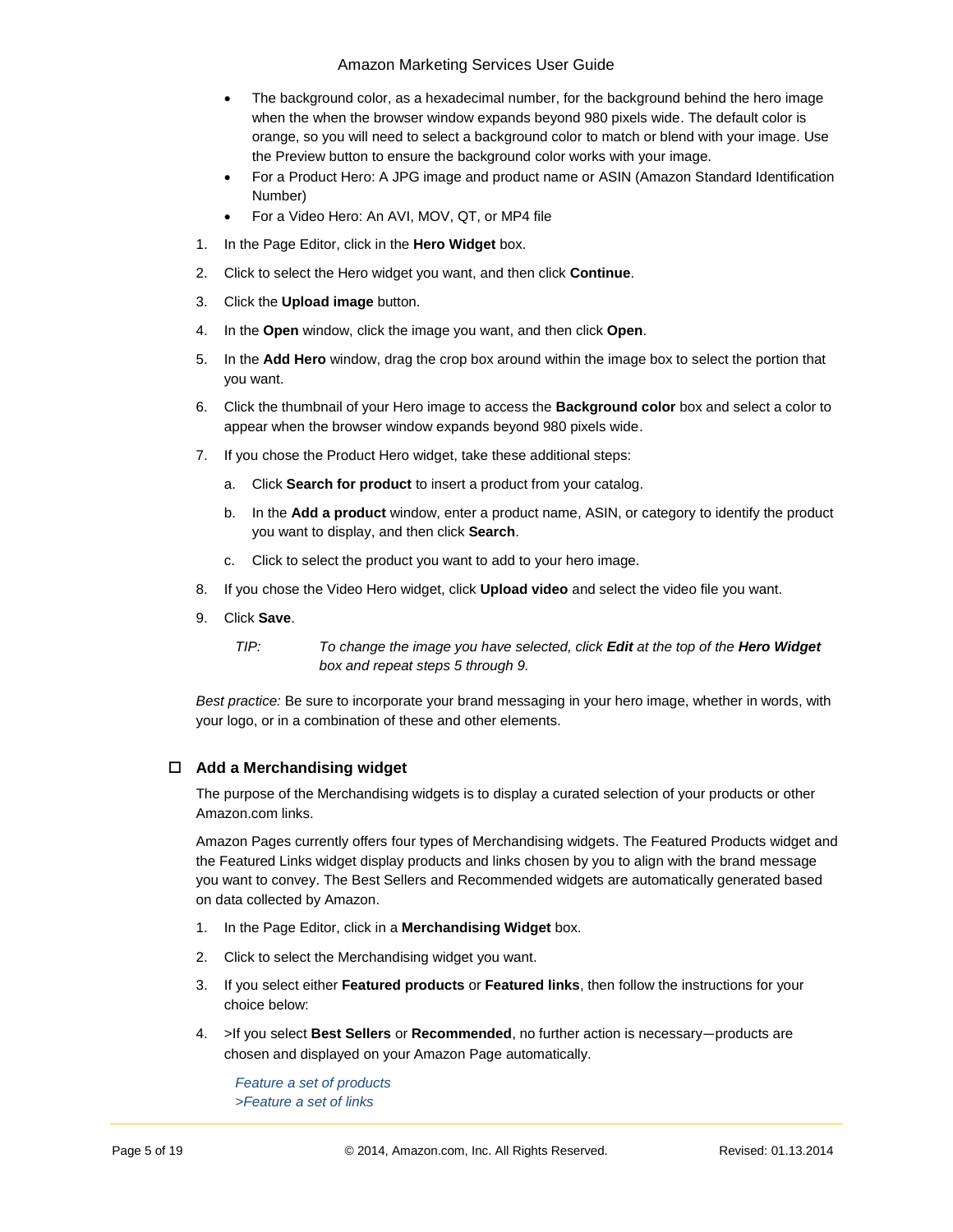<span id="page-5-0"></span>5. If you select **Best Sellers** or **Recommended**, no further action is necessary—products are chosen and displayed on your Amazon Page automatically.

#### **Feature a set of products**

The products that you add with this widget always include an image of the product, its title (truncated to two lines), the list price and stock price, any customer review stars, other relevant product information, and the Add to Cart button.

What you'll need:

- A product name, brand name, category, ASIN (Amazon Standard Identification Number), or any relevant words to find the products you want to display.
- 1. In the Page Editor, click in a **Merchandising Widget** box.
- 2. Click the **Featured products** box, and then click **Continue**.
- 3. In the text box at top, enter a heading to describe this set of products, up to 60 characters long.
- 4. Click an available **Add product** box.
- 5. Enter the relevant words to search on, for results at Amazon.com.
- 6. Click the **Select** button for the product you want to include, and the product appears in one of the **Merchandising Widget** boxes.
- 7. To add an additional product within this widget box, click another available **Add product** box, and repeat steps 5 and 6.

*NOTE: You can add up to five products; you must add at least three products.*

- 8. To edit these products, you can:
	- a. Change a product, by clicking the pencil icon at the top of the product.
	- b. Change the order of a product, by clicking the slider icon and dragging the product.
	- c. Delete a product, by clicking the **X** icon.
- 9. Click **Save**.

*Best practice:* Highlight the theme of your selections by writing a few vivid words as the headline.

#### <span id="page-5-1"></span>**Feature a set of links**

With this widget, you'll find and link URLs from Amazon.com to your Amazon Page. Presenting a group of links is useful for developing a theme across products, events, and promotions for your brand.

What you'll need:

- Amazon.com URLs for the links you want
- For each link: a JPG, GIF, or PNG image that that is 120 pixels wide and 120 pixels high, with a maximum file size of 10 megabytes each.
- 1. In the Page Editor, click in a **Merchandising Widget** box.
- 2. Click the **Featured links** box, and then click **Continue**.
- 3. In the text box at top, enter a heading to describe this set of links, up to 60 characters long.
- 4. Click an available **Add link** box.
- 5. In the **Add a link** window, enter a name for this link.
- 6. In your web browser, open a new tab and go to Amazon.com.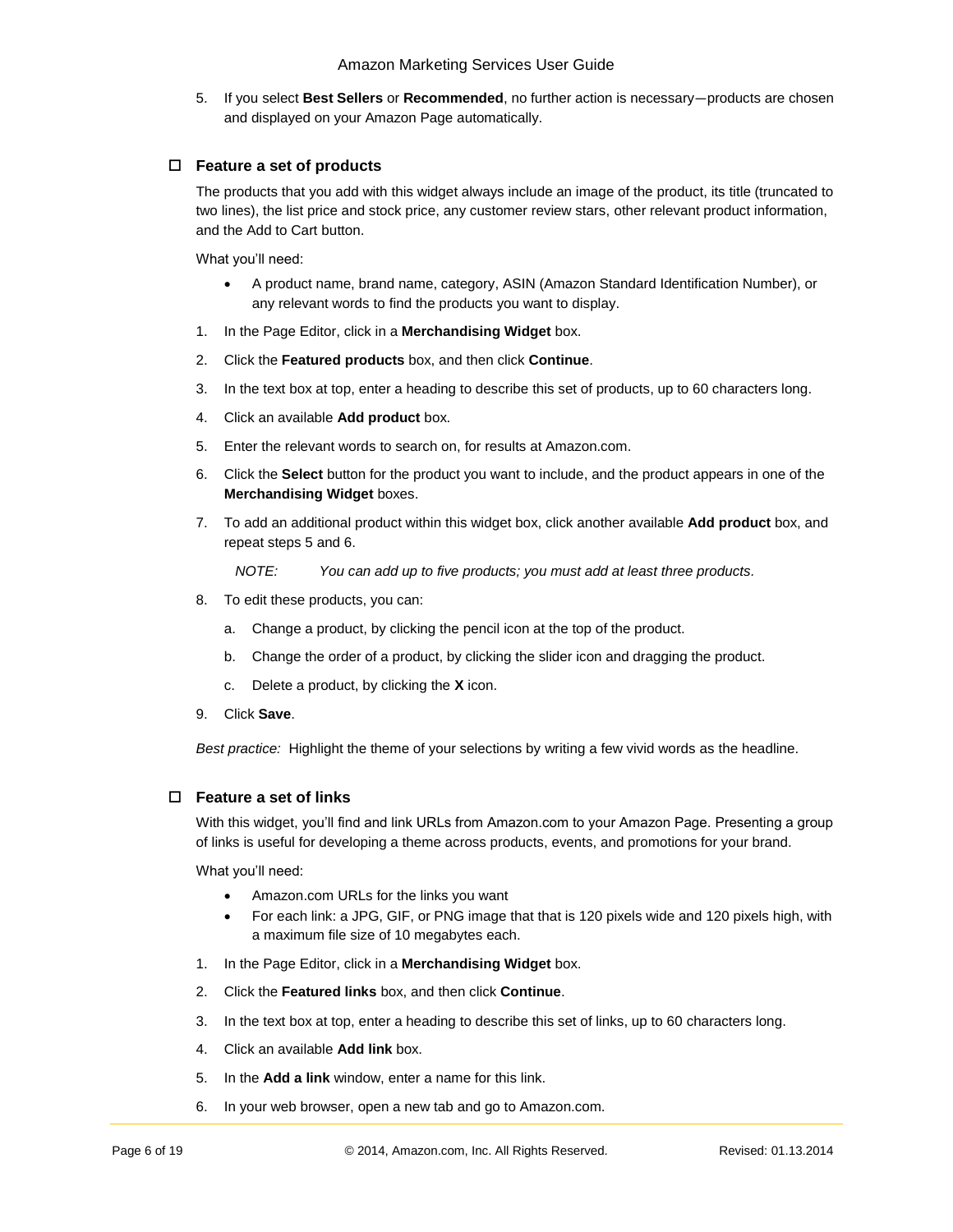- 7. Find the page that you want, and copy the URL of that page.
- 8. Return to your Amazon Page tab in your web browser, and paste the URL into the **Enter an existing Amazon.com URL** box.
- 9. Click **Choose a file** to upload an image for your link from your computer.
- 10. In the **Open** window, click the image you want, and then click **Open**.
- 11. When the image appears, if it includes a crop box, drag it to select the area you want.
- 12. Click **Save** and the image appears in the **Merchandising Widget** box, with the heading you entered in step 3.
- 13. To add an additional category, click another available **Add category** box, and repeat steps 5 through 12. (You can add up to five links.)
- 14. To edit these link boxes, you can:
	- a. Change a link, by clicking the pencil icon at the top of the link box.
	- b. Change the order of a link box, by clicking the slider icon and dragging the link box.
	- c. Delete a link box, by clicking the **X** icon.
- 15. Click **Save**.

*Best practice:* Coordinate the heading from step 3 with the link box headings from step 5 to strengthen the theme of your selections.

#### **Feature a Collection of products**

This widget enables you to put together a collection of multiple products that customers can add to their carts with just a few clicks. This is great for featuring a set of products that are commonly bought together.

- 1. In the Page Editor, click in a Merchandising Widget box.
- 2. Click on the **Collection Widget** box, and then click **Continue**.
- 3. In the text box at the top, enter a heading to describe this set of products, up to 60 characters long.
- 4. Click an available **Add product** box.
- 5. Enter the relevant words to search on, for results at Amazon.com.
- 6. Click the Select button for the product you want to include, and the product appears in one of the **Merchandising Widget** boxes.
- 7. To add an additional product within this widget box, click another available **Add product box**, and repeat steps 5 and 6.

*NOTE: You can add up to five products; you must add at least three products.*

#### **Display all the products in your catalog – Upgraded pages only**

There are two types of pages – basic and upgraded. Depending on a brand's catalog information, some brands will be eligible for an upgraded page (which is also free). Upgraded pages have additional features: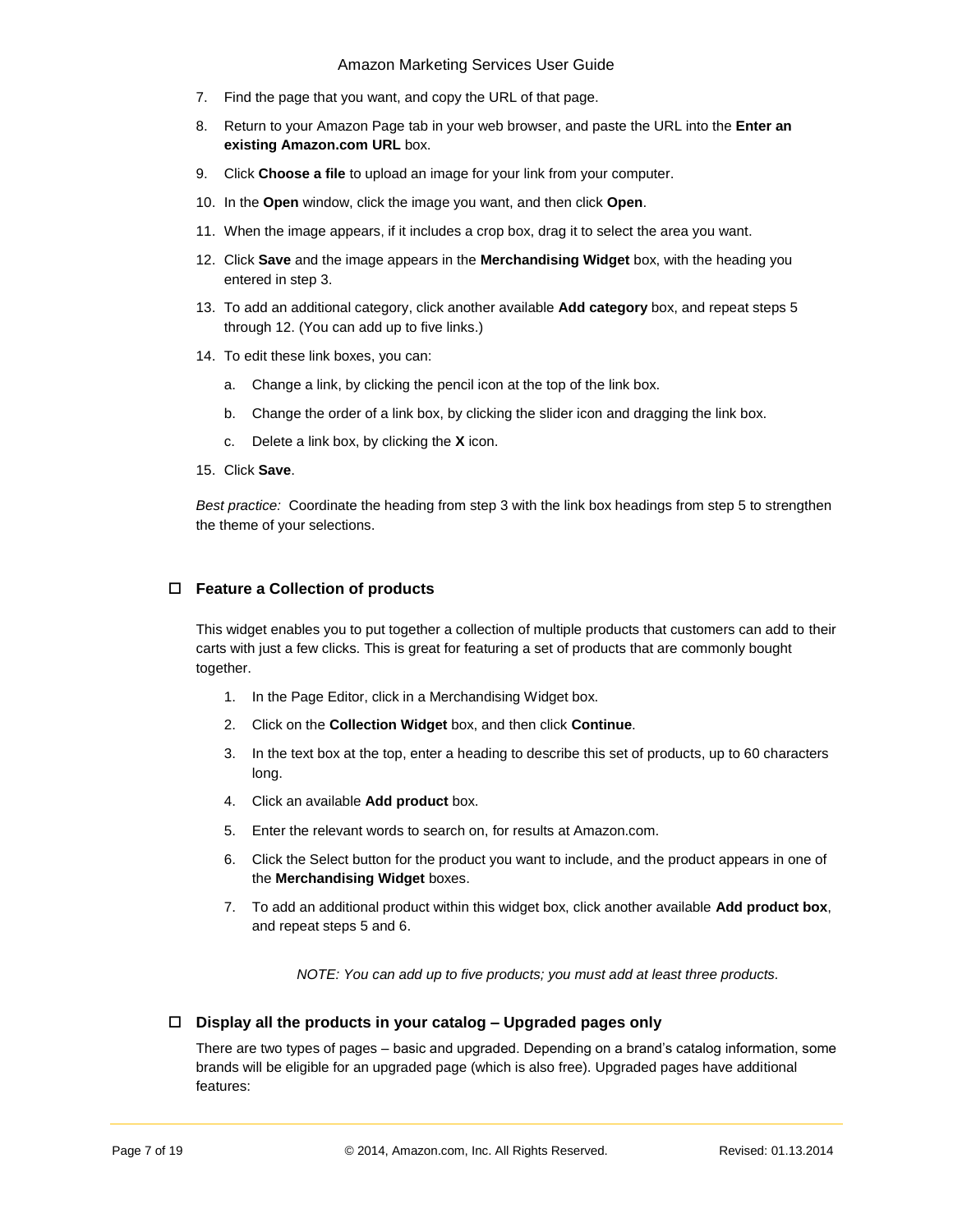- a. All Products Template
- b. Automated widgets (Best-Selling and Recommended for You)
- c. Eligible to be found in search results (when customers search for a brand name)

Four templates (three for basic pages) let you select different ways to reach customers depending on your current marketing goal. You can showcase a wide array of products. You can emphasize posts to promote a specific message, event, or product set. Or you can choose to blend social media along with a set of products.

To include access to all the products that are available at Amazon.com for your brand, choose the All Products template for your page when you start creating your Amazon Page. Then in the Page Editor select the All Products widget, which automatically displays all products in your catalog.

#### **Use the Text widget to add more information about your brand**

The Text widget is a handy place to add more information about your brand, in order to help customers make purchasing decisions. You can also use it to remind customers about a time-based event or a current campaign. And because this information is created directly by you rather than computergenerated, it is well optimized for search engines.

When you start creating your Amazon Page, choose the Posts Only, the Merchandising with Posts, or the Merchandising with Text template for your page, because they include the Text widget.

- 1. In the Page Editor, click **Edit** at the top of the Text widget.
- 2. Overwrite the sample text with your own title and text. (There is a 700-character limit for Posts templates. The expanded text widget in the Merchandising with Text template has a 2,000 character limit.)
- 3. When your text is finished, click **Preview** to check it.
- 4. Click **Save** when it looks correct.
	- *NOTE:* Be sure to review the [Amazon Marketing Services Content Policies and Standards](https://images-na.ssl-images-amazon.com/images/G/01/AmazonBrandStoresPlatform/AMS_Content_Policies_Standards._V397565469_.pdf)<sup>1</sup> *guide for policies regarding appropriate content.*

#### **Add social media buttons on the page**

#### **Add a Facebook Like button to your Amazon Page**

Adding a Like button allows visitors to your Amazon Page to like your Facebook brand page, and encourages them to add your brand to their list of likes on their Facebook profile. When you add this button, it also displays the number of Facebook likes your Amazon Page has accumulated.

- 1. At the top of the Page Editor, click **Add Like Button**.
- 2. In the Facebook URL box, type the URL of your Facebook account, and then click **Save**.

#### **Remove the Facebook Like button from your Amazon Page**

 At the top of the Page Editor, click the edit icon in the Facebook Like button area, and then click **Save**.

 $\overline{a}$ 

<sup>1</sup> https://images-na.ssl-images-amazon.com/images/G/01/AmazonBrandStoresPlatform/ AMS\_Content\_Policies\_Standards.\_V397565469\_.pdf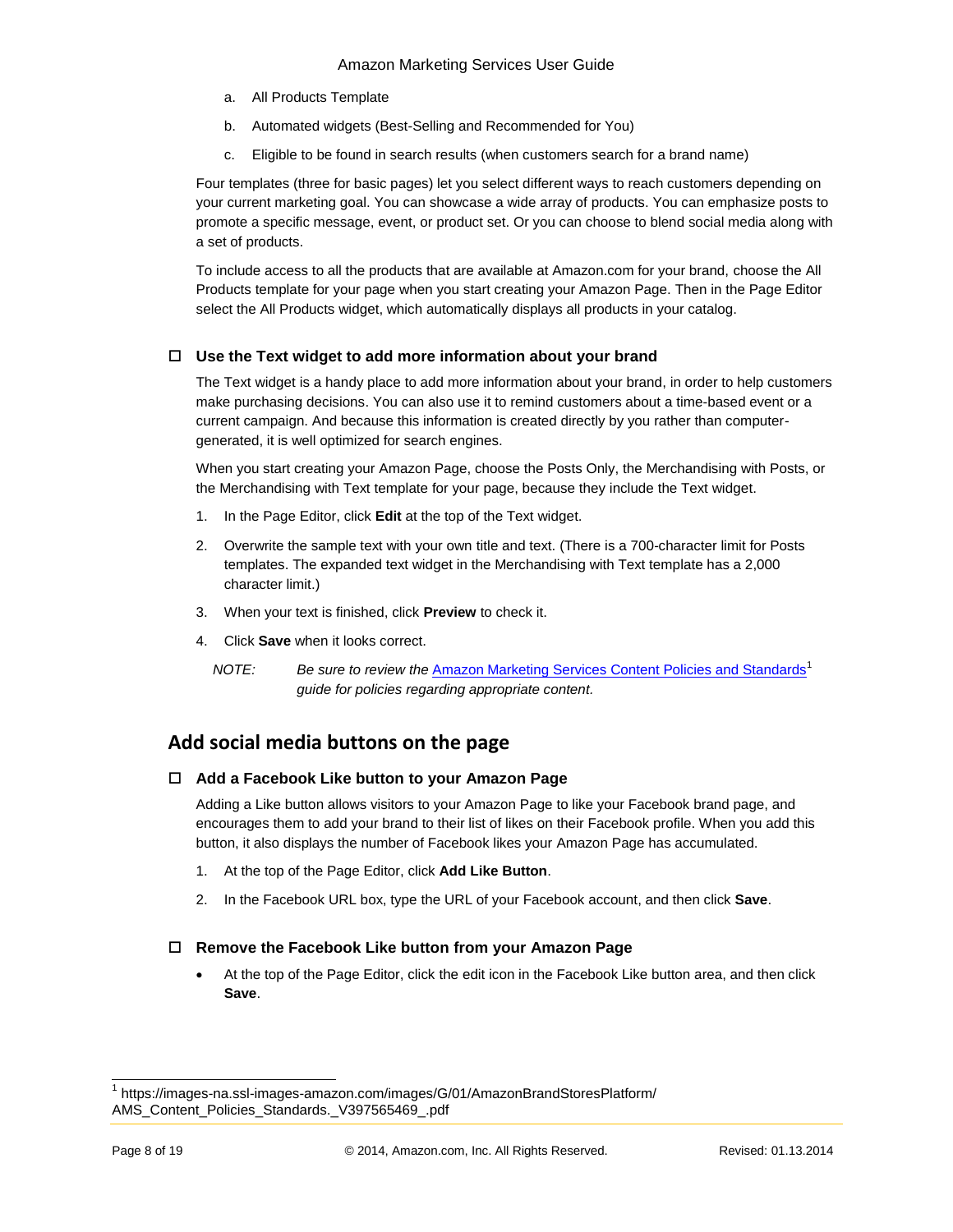#### **Add a Twitter Follow button to your Amazon Page**

A Follow button links back to your Twitter page, and allows visitors to your Amazon Page to follow your Twitter stream directly from your Amazon Page. It also displays the number of Twitter followers your Amazon Page has accumulated.

- 1. At the top of the Page Editor, click **Add Follow Button**.
- 2. In the Twitter user box, type the name of your Twitter account, and then click **Save**.

#### **Remove the Twitter Follow button from your Amazon Page**

 At the top of the Page Editor, click the edit icon in the Twitter Follow button area, and then click **Save**.

#### **Add Posts on an Amazon Page**

#### **Set up your Amazon Page to display Posts**

When you start creating your Amazon Page, choose either the Posts Only or Merchandising with Posts template for your page, because these templates include the Posts widget.

If you have already started creating your page with a different template, follow these steps:

- 1. On the left navigation bar of the Page Editor, click **Change Template**.
- 2. On the **Select Template** page, click a template that includes the Posts widget, and then click **Next** to begin personalizing your page.
	- *NOTE: When you change a template, your current template's personalization options will not be saved. You must rebuild the content of your page to fit the new template.*

*[>Create the first](#page-10-0) post*

#### **Publish an Amazon Page**

#### **Publish your Amazon Page**

- 1. In the Page Editor, complete the steps for customizing your Amazon Page.
- 2. At the top right corner of the Page Editor, click **Preview**.
- 3. Check that your page looks the way you want it, and then click **Publish**.
- 4. Your page goes into the moderation queue. This process usually takes 24 hours, but may take up to 3 days.
	- *TIP: To help make your moderation process go smoothly, refer to the* [Amazon Marketing](https://images-na.ssl-images-amazon.com/images/G/01/AmazonBrandStoresPlatform/AMS_Content_Policies_Standards._V397565469_.pdf)  [Services Content Policies and Standards](https://images-na.ssl-images-amazon.com/images/G/01/AmazonBrandStoresPlatform/AMS_Content_Policies_Standards._V397565469_.pdf)<sup>2</sup> guide for policies regarding appropriate *content.*

#### **Roll back to a previous version of your Amazon Page**

At the top right corner of the Page Editor, click **Revert page**.

 2 https://images-na.ssl-images-amazon.com/images/G/01/AmazonBrandStoresPlatform/ AMS\_Content\_Policies\_Standards.\_V397565469\_.pdf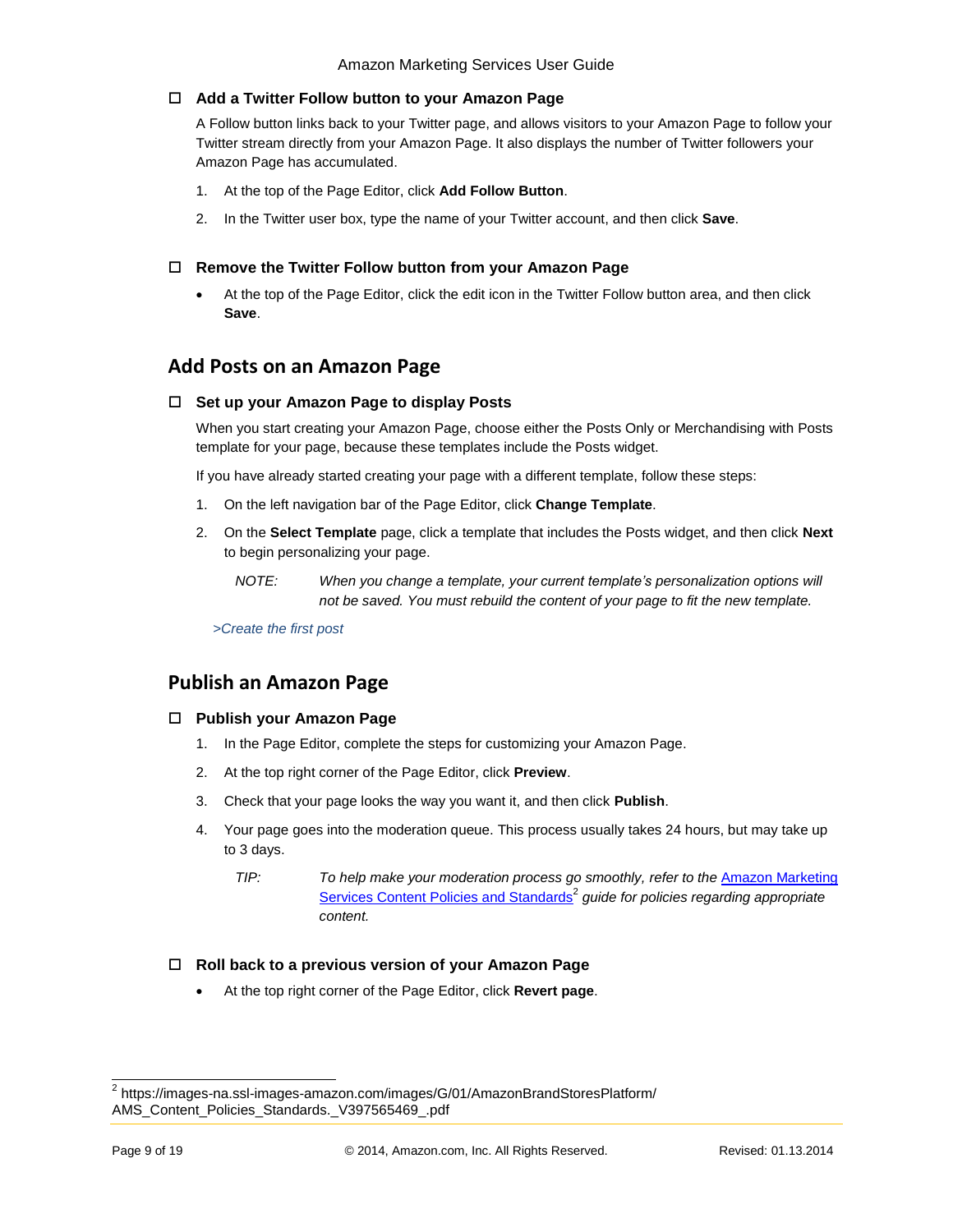#### **Evaluate the performance of your Amazon Page**

After your Amazon Page has completed moderation and goes live, Amazon Analytics begins collecting various metrics about visitors to the page. Within 24 hours you can view data that compares views to considerations and purchases, as well as demographic data about visitors, and more.

- 1. On the top navigation bar, click **Analytics**.
- 2. On the **Page Performance** page, review the metrics about what visitors to your Amazon Page did with your products and links.
- 3. On the left navigation bar, click **Audience Insights**, and review metrics about the demographics of visitors to your Amazon Page.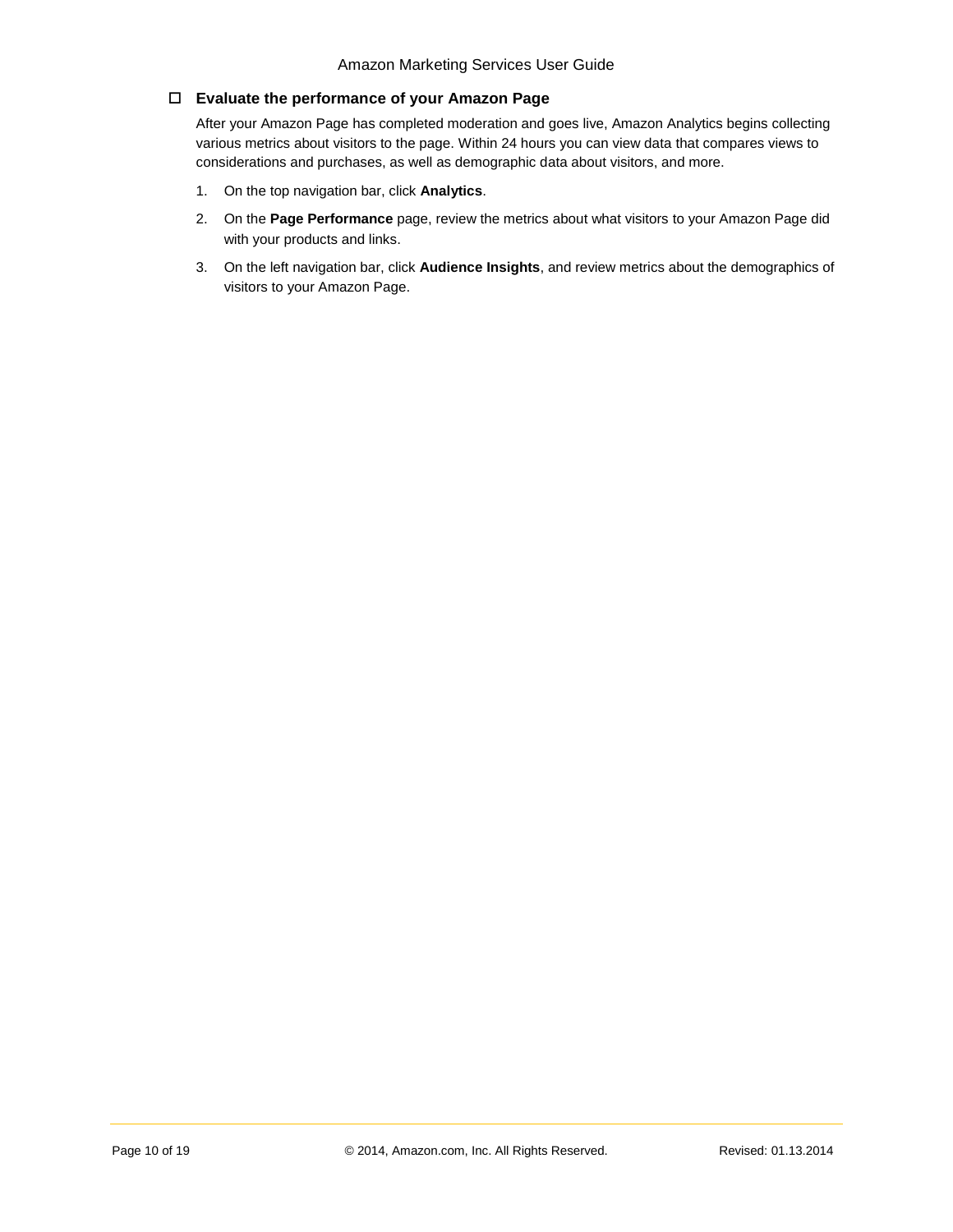## **Amazon Posts**

Posting messages engages potential customers, helping to instill an atmosphere surrounding your brand that expands beyond any specific product. With Amazon Posts you can publish engaging content to both your Amazon Page and your Facebook page simultaneously. You can enhance your words with an image or a product. And you can plan ahead, scheduling the release of a series of posts on successive days.

To use Posts, select either the Merchandising with Posts template or Posts Only template. You will need to create your page first, before adding Posts to your page.

#### **How do I…?**

#### **Begin working with Amazon Posts**

#### <span id="page-10-0"></span>**Create the first post**

- 1. On the top navigation bar, click **Posts**.
- 2. The first time a post is created for a brand, an introductory window appears, to guide you through the preliminary actions:
	- a. Uploading a brand logo, (click **Add a Logo**)
	- b. Creating an Amazon Page using either the **Posts Only** or **Merchandising with Posts**  template (click **[Create Amazon Page](https://ams-preprod.amazon.com/pages?entityId=ENTITY18QNFEZ1J7OXG)**)
	- c. Linking to your Facebook page (click **[Go to Social Accounts page](https://ams-preprod.amazon.com/connectsocial?entityId=ENTITY18QNFEZ1J7OXG)**)
- 3. When you complete the preliminary actions, click **Start posting**.
- 4. Click in the large text box, and type the content of your post. (There is a 300 -character limit.)
	- *TIP: To help make your moderation process go smoothly, refer to the [Amazon Marketing](https://images-na.ssl-images-amazon.com/images/G/01/AmazonBrandStoresPlatform/AMS_Content_Policies_Standards._V397565469_.pdf)  [Services Content Policies and Standards](https://images-na.ssl-images-amazon.com/images/G/01/AmazonBrandStoresPlatform/AMS_Content_Policies_Standards._V397565469_.pdf)<sup>3</sup> guide for policies regarding appropriate content.*
- 5. View your post as you type, under **Preview**.
- 6. Click **Post now**.
- 7. To view your post (if your Amazon Page is approved and has gone live), open a new tab on your web browser, and go to your live Amazon Page.

#### **Create additional Posts**

- 1. On the top navigation bar, click **Posts**.
- 2. Click in the large text box, and type the content of your post. (There is a 140-character limit.)
- 3. View your post as you type, under **Preview**.
- 4. Click **Post now**.

 3 https://images-na.ssl-images-amazon.com/images/G/01/AmazonBrandStoresPlatform/ AMS\_Content\_Policies\_Standards.\_V397565469\_.pdf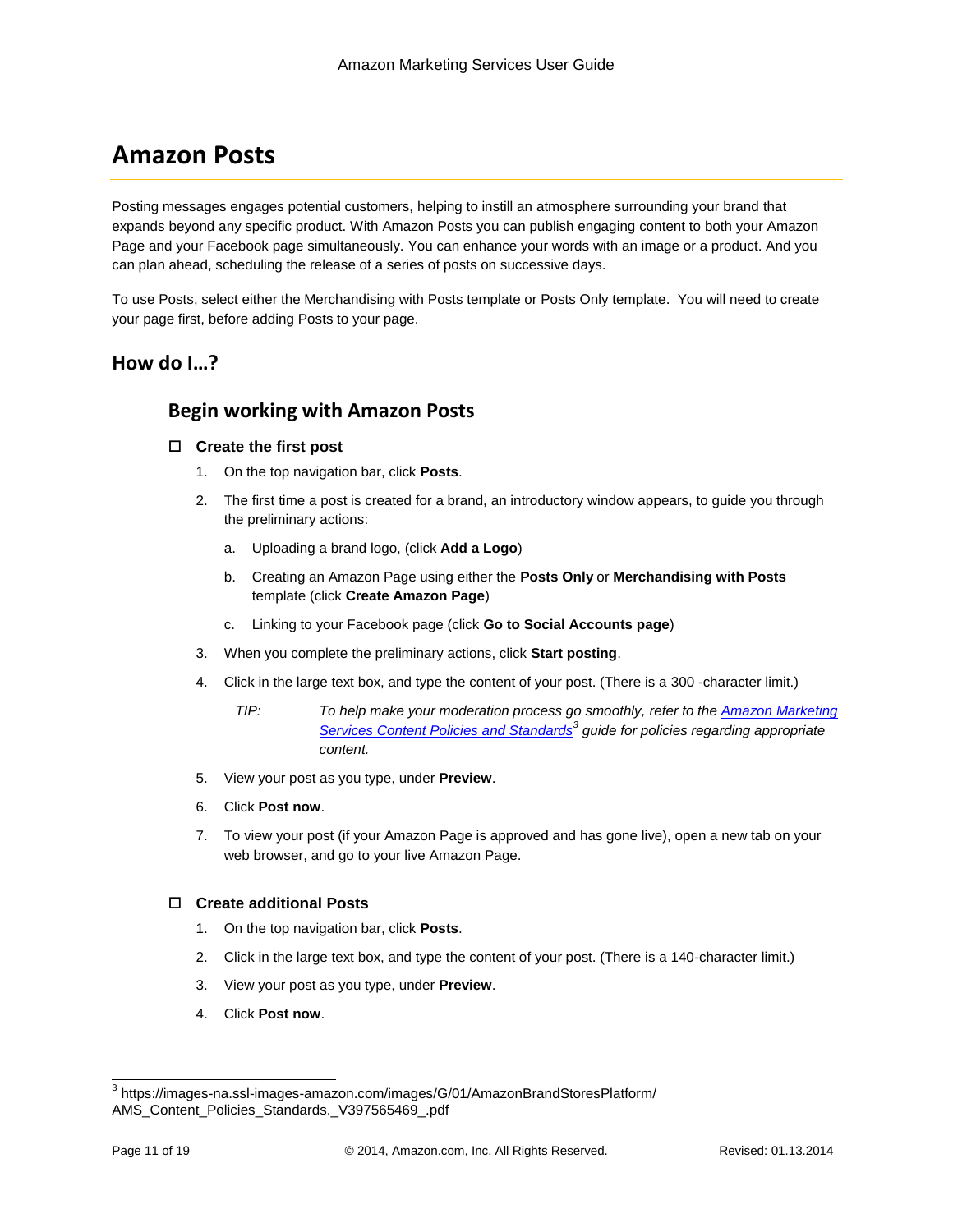#### **Schedule a post for later publishing**

- 1. On the top navigation bar, click **Posts**.
- 2. Enter the content of your post in the large text box.
- 3. Click **Schedule this post**, and select the date and time you want the post to be published.
- 4. Click **Post now**.

#### **Click Scheduled Posts to view the list of upcoming Posts. Evaluate the performance of your Amazon Posts**

After you create a post, Amazon Analytics begins collecting various metrics about readers of your post. Within 24 hours you can view data comparing views to considerations and views to purchases, as well as data such as click-through rate, average purchase rate, and more.

- 1. On the top navigation bar, click Analytics.
- 2. On the left navigation bar, click Posts Analytics, and review metrics about how readers interacted with your posts.

#### **Delete a post**

- 1. On the **Posts** page, in the **Active Posts** table, locate the post you want to delete.
- 2. On the row for that post, click the trashcan icon at far right.

#### **Publish Posts on Facebook**

#### **Display your Amazon Posts on your Facebook page**

What you'll need:

- Facebook account for your brand
- Facebook page for your brand
- 1. On the Home page, you can click on **[Go to Social Accounts page](https://ams-preprod.amazon.com/connectsocial?entityId=ENTITY18QNFEZ1J7OXG)** near the top of the page. You can also link to Facebook at any time by clicking on the **Social Accounts** link on the left navigation while in **Posts.** Linking to Facebook will result in your AMS posts showing on your Facebook page.
- 2. Click **Connect to Facebook**.
- 3. You will be directed to sign in to your **Facebook** brand account.
- 4. Go through the Facebook Connect process; you will be automatically directed to each step of the process.
- 5. Click on **Confirm Your Connection** to be directed to back to the AMS **Social Accounts** page.
- 6. When you return to the **Social Accounts** page, choose which Facebook brand page you want to post to.
- 7. Click **Save**.
- 8. Your two accounts are now linked. Whenever you create an Amazon Post, it will be cross-posted to your brand Facebook page.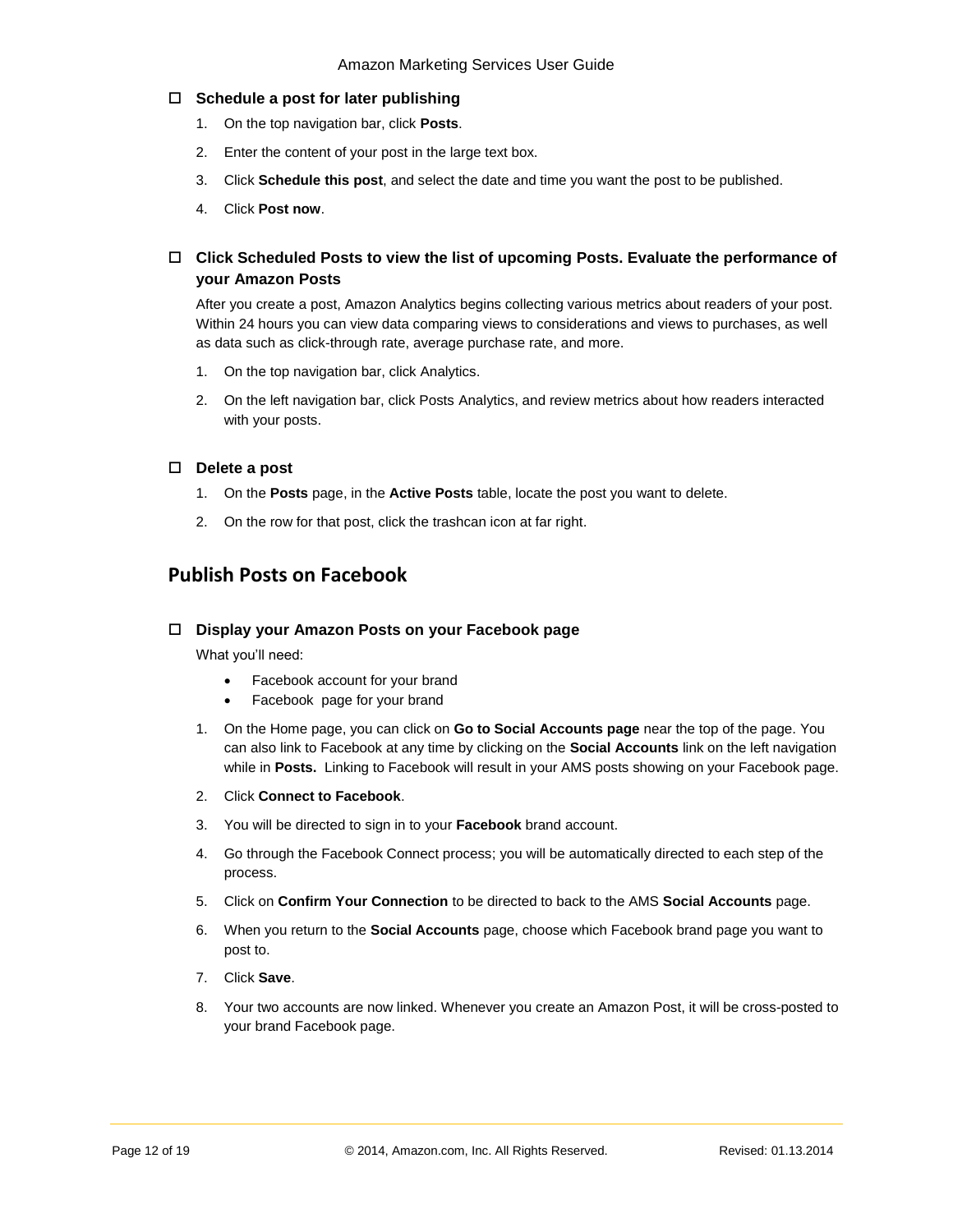#### **Disconnect your Facebook account from your Amazon Page**

- 1. Sign in to your Facebook linked account.
- 2. Go to your Facebook account settings.
- 3. Under **Apps**, remove the Amazon application.

#### **Evaluate the performance of your Amazon Posts**

After you create a post, Amazon Analytics begins collecting various metrics about readers of your post. Within 24 hours you can view data comparing views to considerations and views to purchases, as well as data such as click-through rate, average purchase rate, and more.

- 1. On the top navigation bar, click **Analytics**.
- 2. On the left navigation bar, click **Posts Analytics**, and review metrics about how readers interacted with your posts.

#### **More information on Posts - Add elements to a post**

#### **Include an image in a post**

A post can contain either an image or a product, but not both.

What you'll need:

- A JPG, GIF, or PNG image with a maximum file size of 10 megabytes.
- 1. On the top navigation bar, click **Posts**.
- 2. Click in the large text box, and type the content of your post.
- 3. Under the large text box, click **Upload an image**.
- 4. In the **Open** window, click the image you want, and then click **Open**.
- 5. Back on the **Posts** page, if a crop box appears within your image, use it to select which area of the original image you want.
- 6. View the image as you crop it, under **Preview**.
- 7. Click **Post now**.

#### **Include a product in a post**

A post can contain either an image or a product, but not both.

What you'll need:

- A product name, brand name, category, ASIN (Amazon Standard Identification Number), or any relevant words to search on for the products you want to display.
- 1. On the top navigation bar, click **Posts**.
- 2. Click in the large text box, and type the content of your post.
- 3. Under the large text box, click **Look up a product**.
- 4. In the search box, enter the relevant words to search on, for the product to include, and then click **Search**.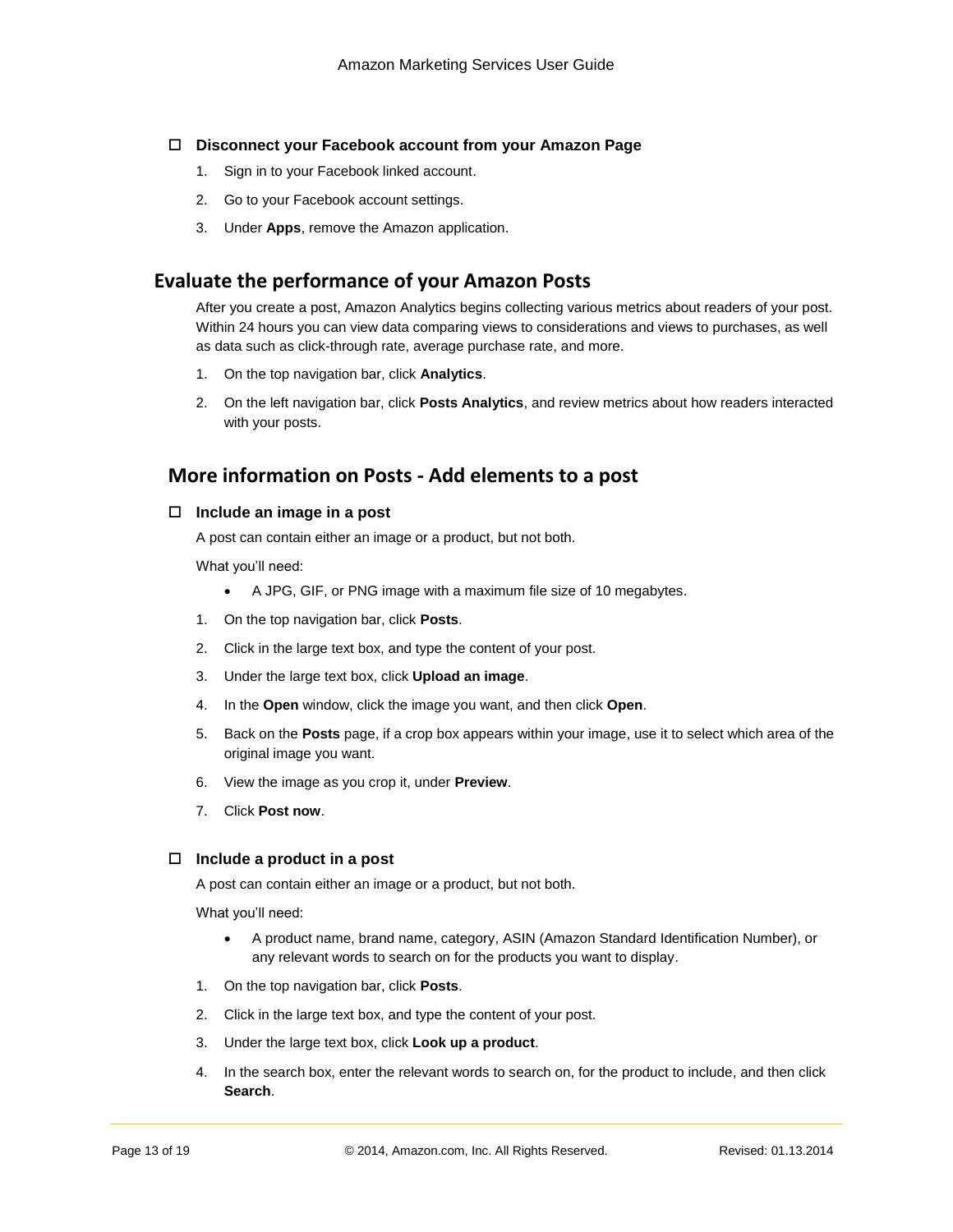- 5. Click the **Select** button for product you want to add to your post.
- 6. Click **Post now**.

#### **Include a URL in a post**

URLs will not become live links in posts on your Amazon Page, but if you have linked your Amazon Page account to your Facebook brand page, URLs will become live on Facebook.

- 1. On the top navigation bar, click **Posts**.
- 2. Click in the large text box, and begin typing the content of your post.
- 3. Paste your URL in the text wherever you want it to appear.
- 4. Click **Post now**.

#### **Change the logo that appears next to your Posts**

- 1. Click the **Upload logo** button in the left navigation bar.
- 2. In the **Edit Logo** window, click **Choose a file**.
- 3. In the **Open** window, select a file, and then click **Open**.

*NOTE: The image should be at least 100 pixels by 100 pixels, and the file must be less than 1 megabyte.*

- 4. Back in the **Edit Logo** window, if a crop box appears, use it to select the area of the image you want as your logo.
- 5. Click **Save**.

This logo will now appear on all of your upcoming Amazon Posts.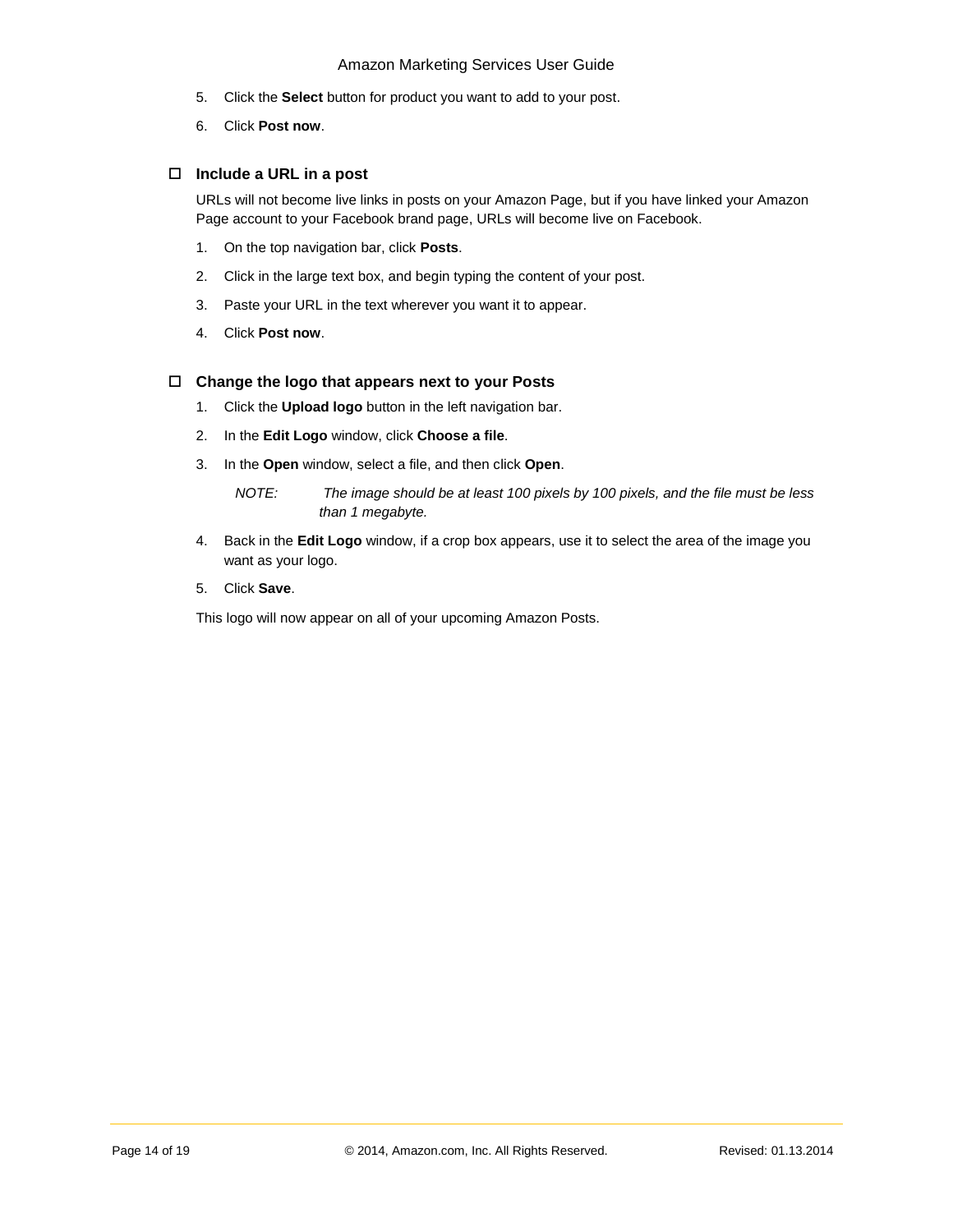## **Add New Users and Brands**

When you register a brand at Amazon Marketing Services (AMS), you are accepting responsibility for ensuring that all of the users that you enable for the brand are authorized to use AMS by or on behalf of the brand. You can invite as many users as you want to become administrators or editors for your Amazon Page and Amazon Posts.

#### **How do I…?**

#### **Add a New Brand**

#### **Register an additional brand**

To register a new brand, you repeat the registration and verification process for each additional brand you want to register.

- 1. On ams.amazon.com, click the brand drop-down menu on the top navigation bar, and then click **Add new brand**. The drop-down menu for account management is just to the left of Analytics in the top navigation.
- 2. Complete the Registration form.
- 3. We immediately send you an email message confirming receipt of your registration request.
- 4. In your confirmation email, click the URL to verify your email address. If you are registering as an Agency, please be sure your Brand Contact is aware they will need to verify their email address as well.
- 5. We verify the contact information you provide, review your registration request, and then send an email response to you (and to the brand owner, if you are registering as an agency representative).
	- *TIP: All your registered brands are listed on your brand menu in the drop-down menu (on the top navigation bar). Each Account has a separate page, with account details.*

#### **Add a brand user to AMS**

- 6. On ams.amazon.com, click the brand drop-down menu on the top navigation bar, and then click **Manage Users**. The drop-down menu for account management is just to the left of Analytics in the top navigation.
- 7. Click **Invite a new user** to assign a user to a brand.
- 8. In the **Invite a new user** window, enter the name and email address for the new user, and assign the access level you want this new user to have.
	- **Admin** status: Full access is granted: the ability to add, remove, and change Amazon Page and Amazon Post content, view Amazon Analytics metrics, and manage user permissions (add, change status, remove) for Amazon Pages and Amazon Posts.
	- **Editor** status: Access is limited to just the ability to add, remove, and change Amazon Page and Amazon Posts content, and view Amazon Analytics metrics.
- 9. Click **Invite user**.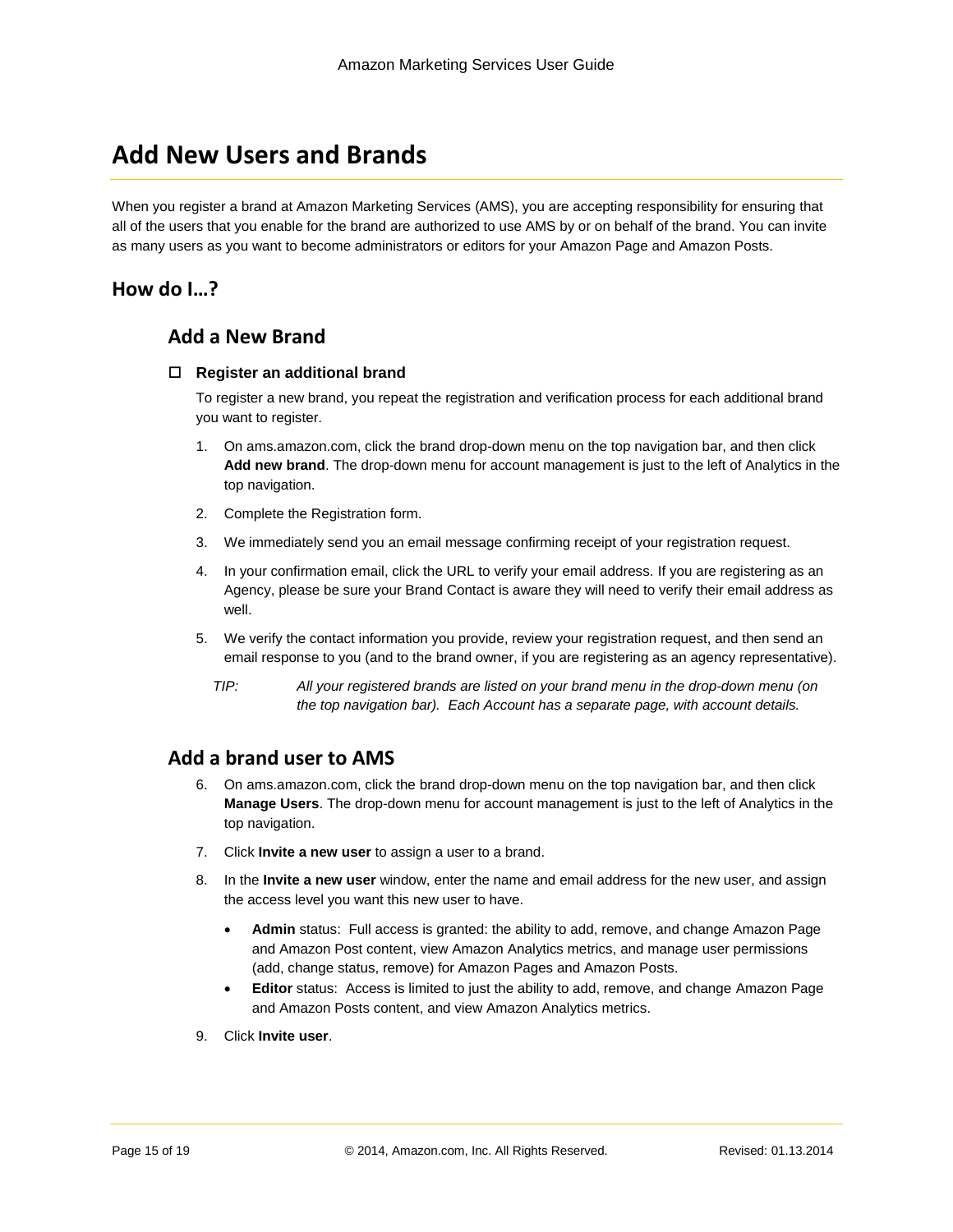#### **Change the permission level for a brand user**

- 1. On the top navigation bar, click the brand menu, and then click **Manage Users**.
- 2. On the **Manage Users** page, locate the name of the user whose access level you want to change.
- 3. On the row for that user, click to select the appropriate access level in the **Access** box.

#### **Remove a brand user**

- 1. On the top navigation bar, click the drop-down brand menu, and then click **Manage Users**.
- 2. On the **Manage Users** page, locate the name of the user to be removed.
- 3. On the row for that user, click **Delete** in the **Actions** column.

#### **Remove yourself from an AMS brand**

- 1. Above the top navigation bar, click your **Account** button.
- 2. On your **Account** page, find the brand you want to remove yourself from.
- 3. Click **Remove self from brand**.
	- *NOTE: You cannot remove yourself from a brand if you are the only Admin-level user. Assign Admin access to another user before deleting yourself from a brand.*

#### **Notify Amazon if your brand is being infringed**

Amazon respects the intellectual property rights of others. If you are a brand owner and believe your intellectual property is being infringed, please send a notice following the steps for Notice and [Procedure for Making Claims of Copyright Infringement](http://www.amazon.com/gp/help/customer/display.html/ref=footer_cou?ie=UTF8&nodeId=508088#copyright)<sup>4</sup>.

l <sup>4</sup>[http://www.amazon.com/gp/help/customer/display.html/ref=footer\\_cou?ie=UTF8&nodeId=508088#copyright](http://www.amazon.com/gp/help/customer/display.html/ref=footer_cou?ie=UTF8&nodeId=508088#copyright)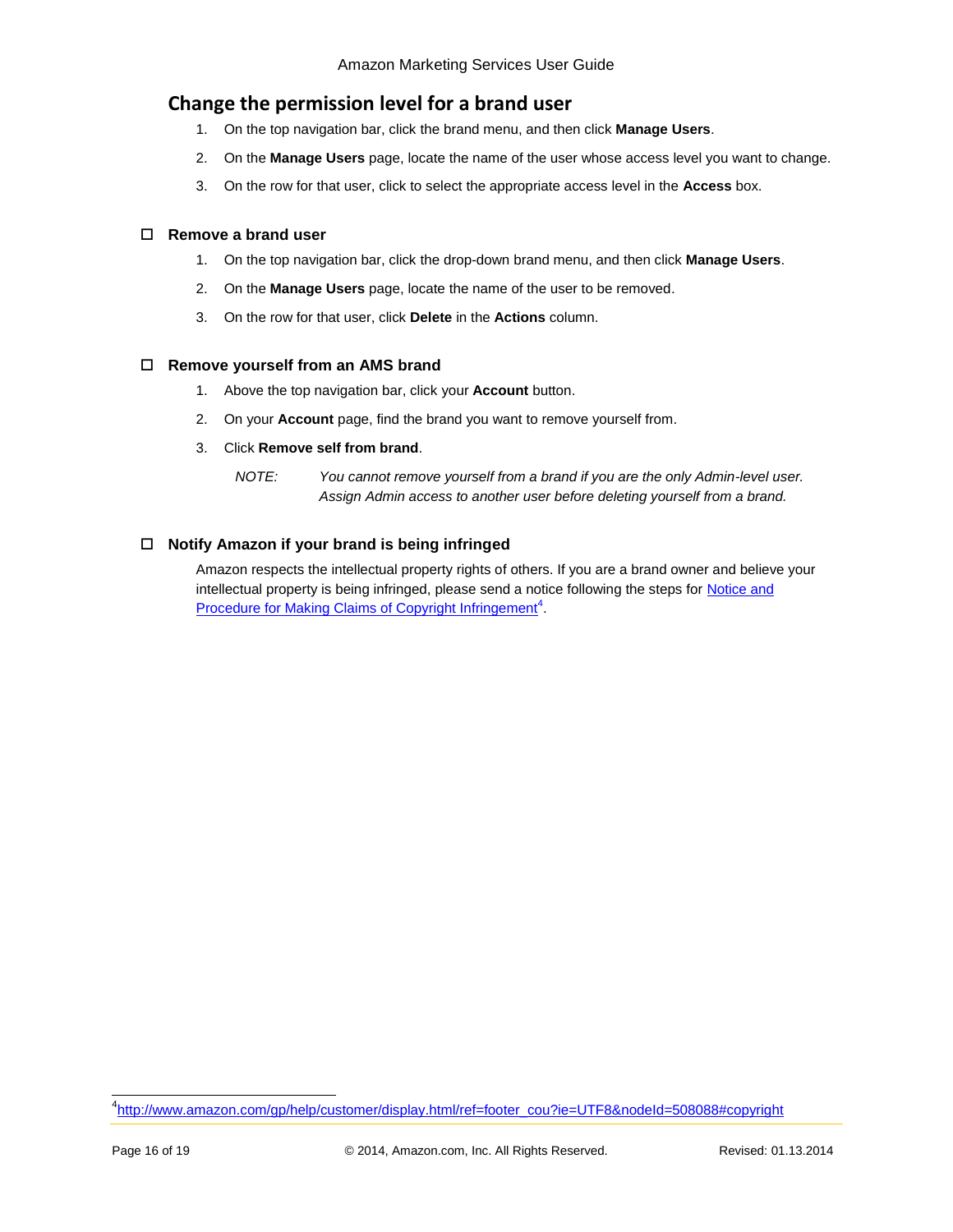## **Amazon e-Commerce Ads**

Promote your brand and boost product visibility through advertising. With Amazon e-Commerce Ads, reach millions of Amazon shoppers with ads linking to your product detail pages. Create beautiful display ad content, measure your success and reach potential customers throughout Amazon and Amazon owned and operated sites.

#### **How do I…?**

#### **Begin working with e-Commerce ads**

#### **Create the first ad**

- 1. On the top navigation bar, click **Ads**.
- 2. Click **Create your first ad** (if you have already created an ad, you will see your ad metrics, with a button "New Campaign" To create a new campaign).
- 3. Select "Promote a product on Amazon.com and across the internet"
- 4. Enter the product you want to promote search by name, category, or ASIN.
- 5. Enter your campaign name, cost-per-click bid (CPC), and budget.
- 6. Edit your **Campaign Settings** to change campaign dates or pacing.
- 7. Enter your payment information.
- 8. Click **Next steps**.
- 9. Enter your headline, product description and brand logo.
	- *TIP: To help make your moderation process go smoothly, refer to the [Amazon.com](http://www.amazon.com/b/?&node=3055298011)  [Display Ads Creative Acceptance Policies and Standards](http://www.amazon.com/b/?&node=3055298011) for policies regarding appropriate content.*
- 10. Preview your ad and read/accept terms and conditions.
- 11. Click **Submit campaign for review**.

#### **Evaluate the performance of your Amazon e-Commerce ad**

After you create your first ad, our system begins collecting various metrics about the viewers of your ad. Within 3 days you can view data on clicks, impressions, and detail page views.

- 1. On the top navigation bar, click **Ads**.
- 2. Review your metrics data next to your campaign name.

#### **Cancel an ad**

While currently an ad cannot be 'cancelled', you can click 'pause ad' beneath the title of your ad, and it will stop being served. Note that clicks may have occurred before you clicked "pause" which are not yet reflected. You will still be billed for these clicks.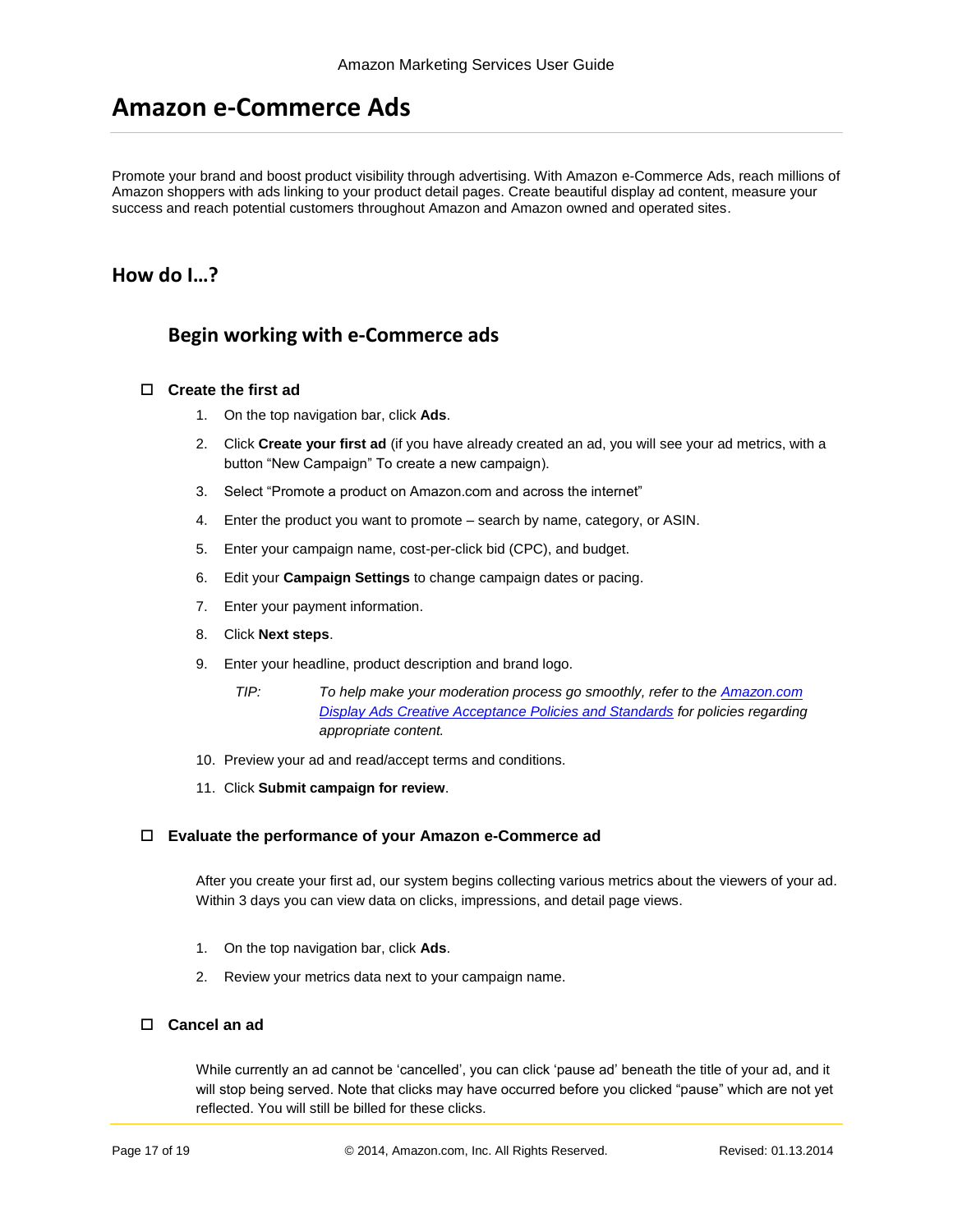## **Amazon Sponsored Search**

Use Sponsored Search to reach out to customers and help drive traffic to your brand page. Target your ads by keyword and benefit from high visibility placement above search results. You only pay when a customer clicks on your ad.

#### **How do I…?**

#### **Create a Sponsored Search Campaign**

*Important: To create a Sponsored Search campaign you must first create an Amazon Page*. *[Click](#page-1-0)  [here for more information on how to set-up your Page.](#page-1-0)*

- 1. On the top navigation bar, click **Ads**.
- 2. Click **Create your first ad** (if you have already created an ad, you will see your ad metrics, with a button called "New Campaign").
- 3. Select "Promote an Amazon Page above search results on Amazon.com"
- 4. Enter your campaign name, budget and dates.
- 5. Enter keywords and maximum cost-per-click bid. The keywords you chose determine who views your ad and the bid determines if your ad is displayed for those keywords.
- 6. Enter your payment information and click next.
- 7. Add a headline and logo for your ad.

*Tip: Your ad headline must comply with [Amazon Marketing Services Content Policies and Standards](https://images-na.ssl-images-amazon.com/images/G/01/AmazonBrandStoresPlatform/AMS_Content_Policies_Standards._V397565469_.pdf)*<sup>5</sup>

8. Review your ad and submit your campaign for review.

#### **Evaluate the performance of your Sponsored Search campaign**

When you ad goes live, we will start collecting metrics about the number of shoppers that viewed or clicked your ad. After 3 days you can view data on impressions, clicks and detail page views.

- 1. On the top navigation bar, click **Ads**.
- 2. Review your metrics data next to your campaign name.

#### **Add, pause, and edit keyword bids**

You may add, remove, and edit keyword bids for any live campaign.

- 1. On the top navigation bar, click **Ads**.
- 2. Click on the campaign name.

 5 https://images-na.ssl-images-amazon.com/images/G/01/AmazonBrandStoresPlatform/ AMS\_Content\_Policies\_Standards.\_V397565469\_.pdf